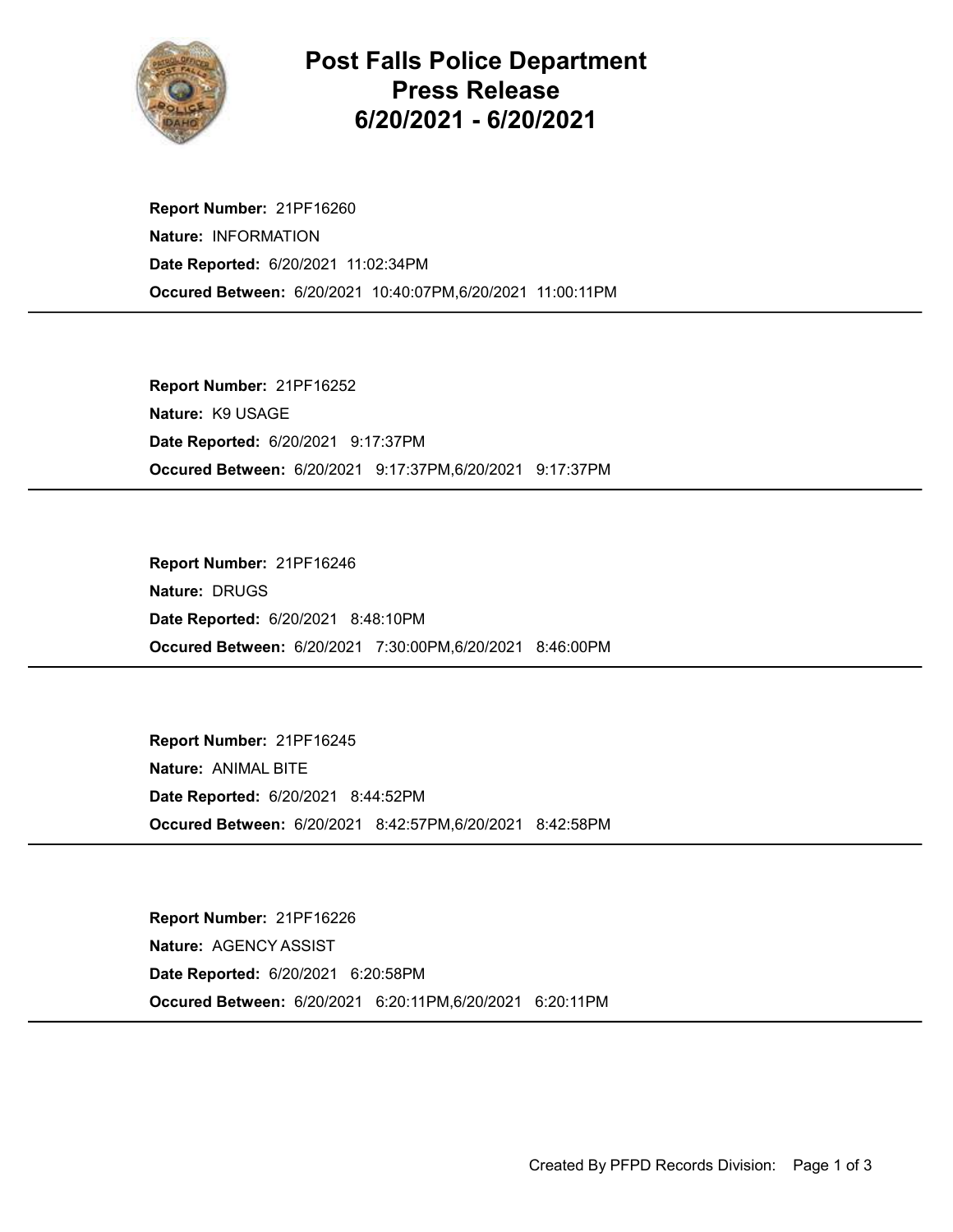Occured Between: 6/18/2021 4:00:00PM,6/18/2021 8:00:00PM Report Number: 21PF16213 Nature: CHILD ABUSE Date Reported: 6/20/2021 4:06:48PM

Occured Between: 6/20/2021 3:45:24PM,6/20/2021 3:45:24PM Report Number: 21PF16211 Nature: THEFT Date Reported: 6/20/2021 3:48:10PM

Occured Between: 6/15/2021 12:00:00AM,6/15/2021 11:59:59PM Report Number: 21PF16210 Nature: DVA VIOLATION Date Reported: 6/20/2021 2:59:10PM

Occured Between: 6/20/2021 1:07:12PM,6/20/2021 1:07:12PM Report Number: 21PF16193 Nature: INFORMATION Date Reported: 6/20/2021 1:08:46PM

Occured Between: 6/20/2021 12:24:35PM,6/20/2021 12:24:35PM Report Number: 21PF16188 Nature: SHOPLIFTER Date Reported: 6/20/2021 12:25:20PM

Occured Between: 6/19/2021 3:00:00PM,6/20/2021 11:00:00AM Report Number: 21PF16185 Nature: MAL INJURY Date Reported: 6/20/2021 11:40:13AM